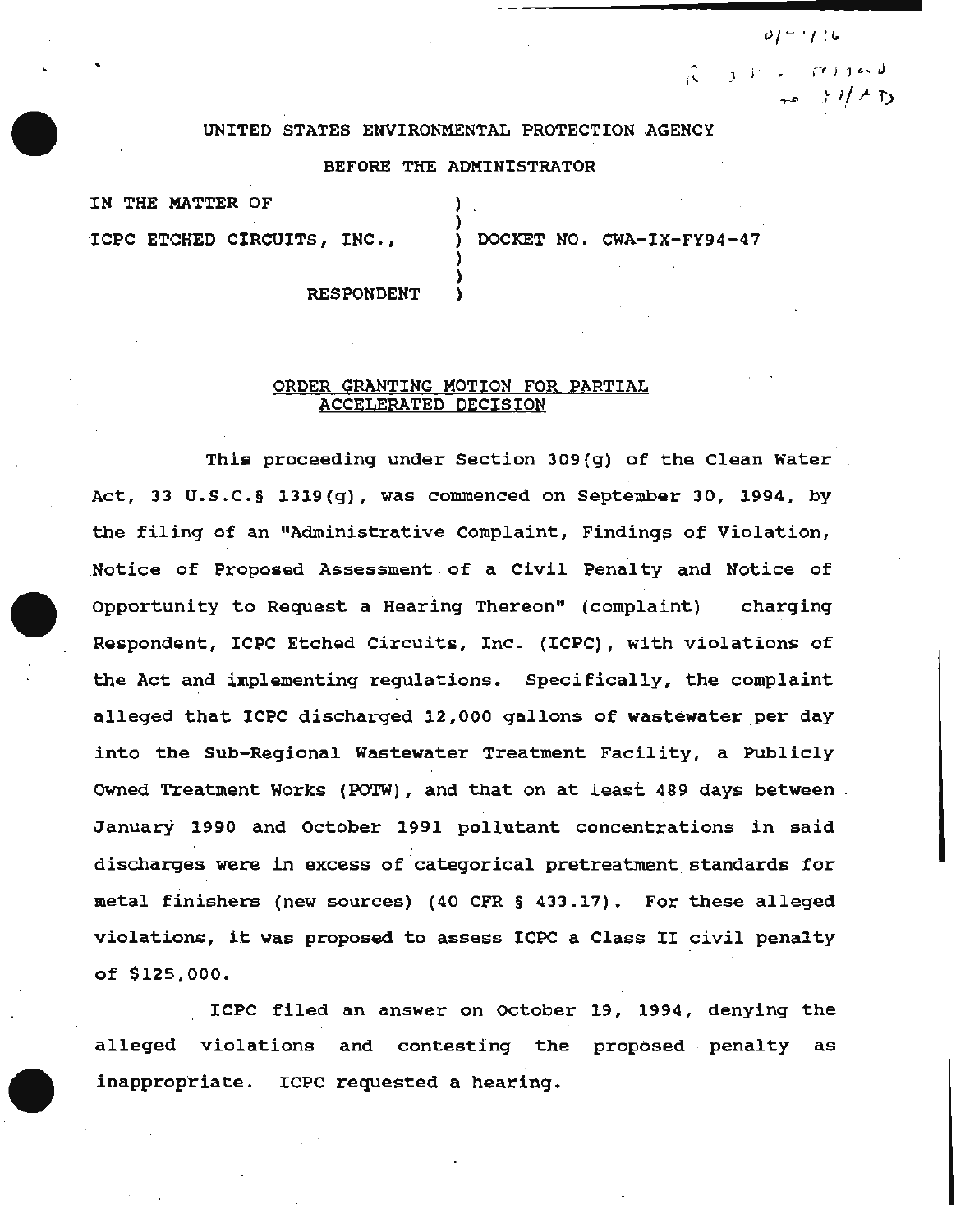By a letter-order, dated January 20, 1995, the ALJ directed the parties to -file prehearing exchanges on or before March 31, 1995. This date was extended several times based upon representations of the. parties that discussions were in progress and that settlement of this matter was likely. By a joint motion, dated July 31, 1995, the parties moved that the time for filing prehearing exchanges be extended pending a ruling on a motion for an accelerated decision to. be filed by Complainant. The motion alleged that the parties had agreed to file a joint stipulation which would narrow the focus of the proceeding to penalty issues. By an order, dated August 18, 1995, proceedings in this matter were suspended pending further order of the ALJ.

The Joint Stipulation, dated July 31, 1995, filed by the parties provides that Respondent [ICPC] is a person within the meaning of Section 502(5) of the Clean Water Act, 33 U.S.C. § 1362(5); that ICPC's printed circuit board manufacturing facility, located at 1602 Tacoma Way, Redwood City, California, is a "new source" within the meaning of 40 CFR  $\S$  403.3(k); that this facility qualifies as a metal finishing operation in accordance with 40 CFR § 433.10(a); that the Sub-Regional Wastewater Treatment Facility is a "publicly owned treatment works" within the meaning of 40 CFR § 403.3(o); that ICPC's facility is subject to the federal pretreatment standards for new sources ·set forth *in* 40 CFR § 433.17; and that based on samples taken by the South Bayside System Authority, ICPC introduced pollutants from its facility into the mentioned POTW on the days and in the quantities listed in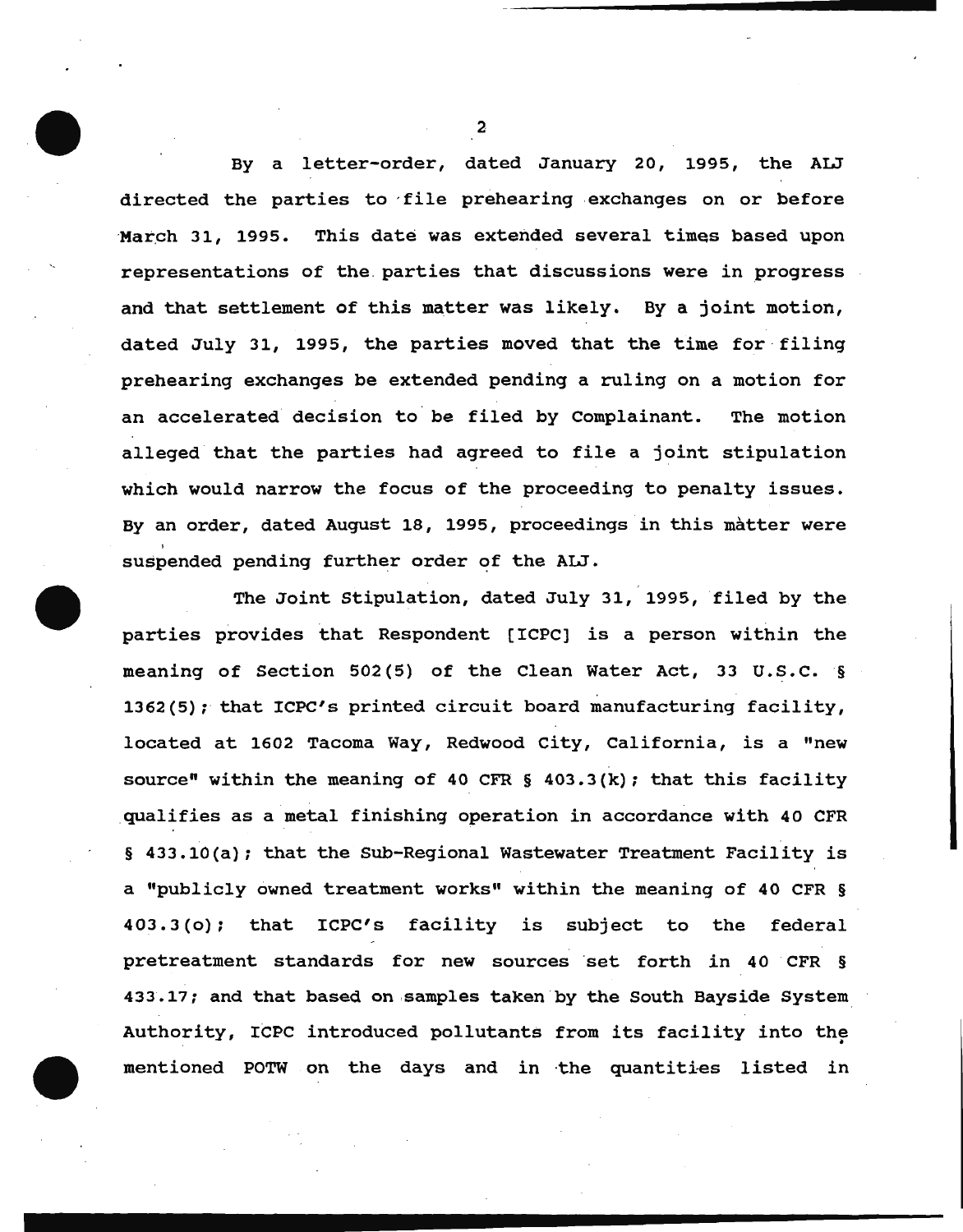Attachment I. Attachment I to the stipulation mirrors Table II in the complaint with one exception $\mathcal{Y}$  and reflects exceedances of daily maximum and/or monthly average discharge concentration limitations for copper and lead commencing on Qecember 14, 1990, and ending October 9, 1991. $\frac{2}{3}$ 

Pretreatment standards for new sources, Metal Finishing Point Source Category (40 CFR § 433.17(a)), provide, inter alia, that 3.38 mg/1 is the maximum copper discharge in any one day and that the monthly average of copper discharges shall not. exceed  $2.07$  mg/l; that  $0.69$  mg/l is the maximum lead discharge in any one day and that the monthly average of lead discharges shall not exceed  $0.43$  mg/l.

The·motion for an accelerated decision, dated August 1, 1995, filed by Complainant alleges that there is no dispute of material fact as to ICPC's liability for the violations alleged in the complaint and that Complainant is entitled to judgment as a matter of law. Complainant points out that CWA § 307(d), 33 u.s.c. § 1317(d), prohibits any owner or operator of any source from operating in violation of any affluent standard or prohibition or pretreatment standard. Complainant further points out that ICPC

<sup>11</sup>; The motion does not include daily maximum and monthly average exceedances for lead in January 1990 shown in the complaint . (Table II), because Complainant acknowledges that an issue of material fact exists as to whether ICPC owned the facility at the time of the alleged violations (Memorandum in Support of Motion at 6)  $\cdot$ 

*Y* No violations are alleged or·shown for June 1991.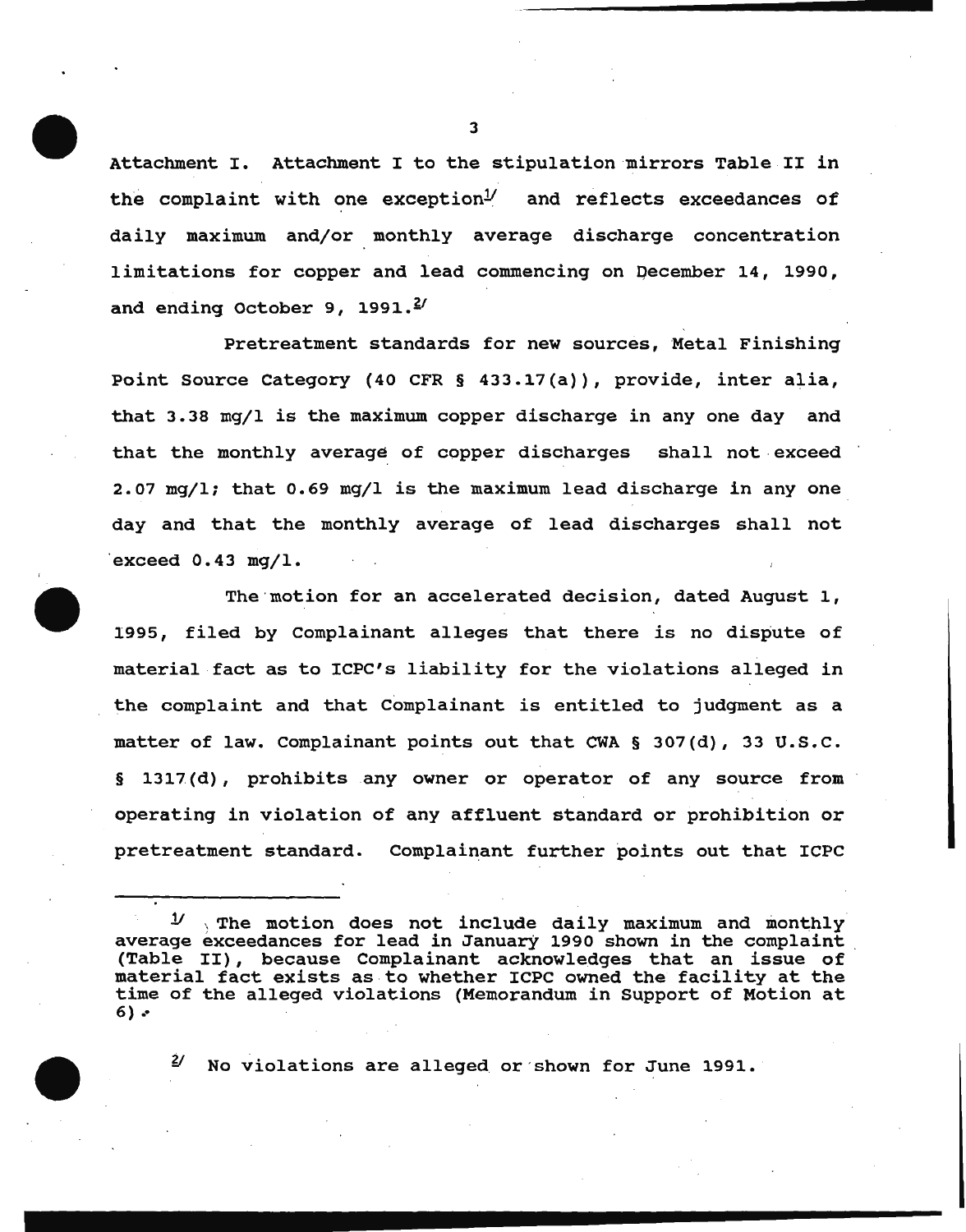has admitted or stipulated to all of the material facts which establish the violations alleged in the complaint, except for violations alleged to have occurred in January 1990.

 $\vert$ 

In support of the foregoing assertion, Complainant states that ICPC has admitted that'it is a California corporation with its principal place of business located in Redwood City, California, and stipulated that it is a person within the meaning of Section 502(5) of the Act; that ICPC has admitted that it owhs or operates a printed circuit manufacturing facility located at 1602 Tacoma Way, Redwood City, California, has admitted that it started operation of the mentioned facility after August 31, 1982, the publication date of the proposed rule for metal finishing: that ICPC has stipulated that the identified facility qualifies as a metal finishing operation under 40 CFR § 433.10(a), has admitted that it discharges approximately 12,000 gallons of wastewater per day and introduces pollutants into the Sub-Regional Wastewater Treatment Facility, a POTW, as defined in 40 CFR § 403.3(o); and has stipulated that its facility is subject to the pretreatment standards for new sources set forth in 40 CFR § 433.17. ICPC has also stipulated that based upon. samples taken by the South Bayside system Authority it introduced pollutants into the Sub-Regional Wastewater Treatment Facility, a POTW, on the days and in the concentrations 1isted in Attachment I of the Joint stipulation. As indicated above, Attachment I mirrors Table II in the complaint, with the exception of daily maximum and. monthly average exceedances for lead in January 1990. ICPC has not responded to the motion.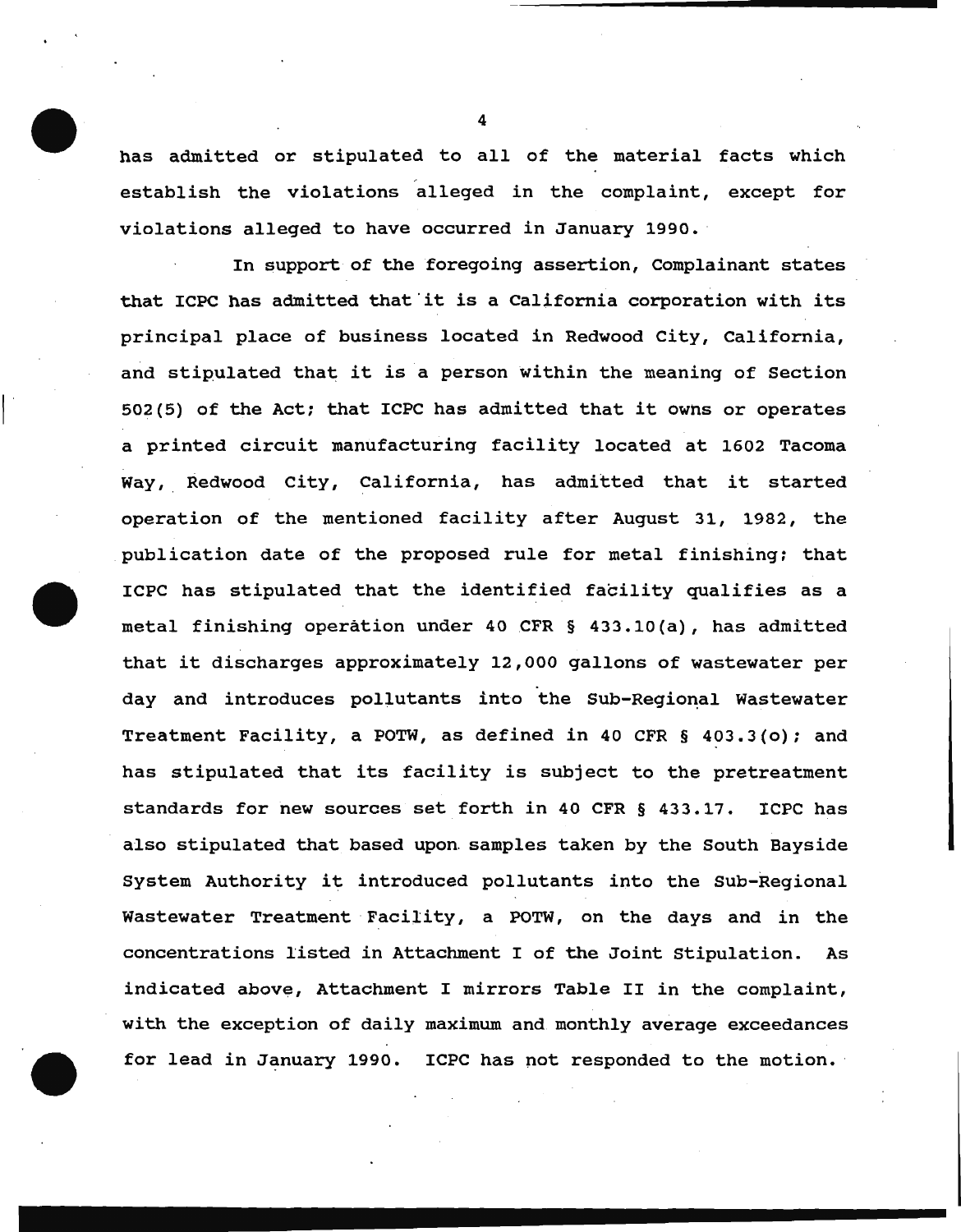### Discussion

The facts recited above establish that there is no dispute of material fact that ICPC, with the exception of exceedances of daily maximum and monthly average discharge limitation concentrations for lead in January 1990, violated categorical pretreatment standards (40 CFR § 433.17) as to discharges of lead and copper as alleged in the complaint. It follows that Complainant is entitled to judgment as a matter of law and its motion for an accelerated decision as to liability will be granted.

# ORDER

It having been determined that, with the exception of exceedances of daily maximum and monthly average discharge limitation concentrations for lead in January 1990, ICPC has violated categorical pretreatment standards (40 CFR § 433.17) as to discharges of lead and copper as alleged in the complaint, complainant's motion for an accelerated decision as to liability is granted. The amount of the penalty remains at issue and will be determined after further proceedings including a hearing, if necessary. The suspension of proceedings effected by the order, dated August 18, 1995, is lifted. Absent a settlement, the parties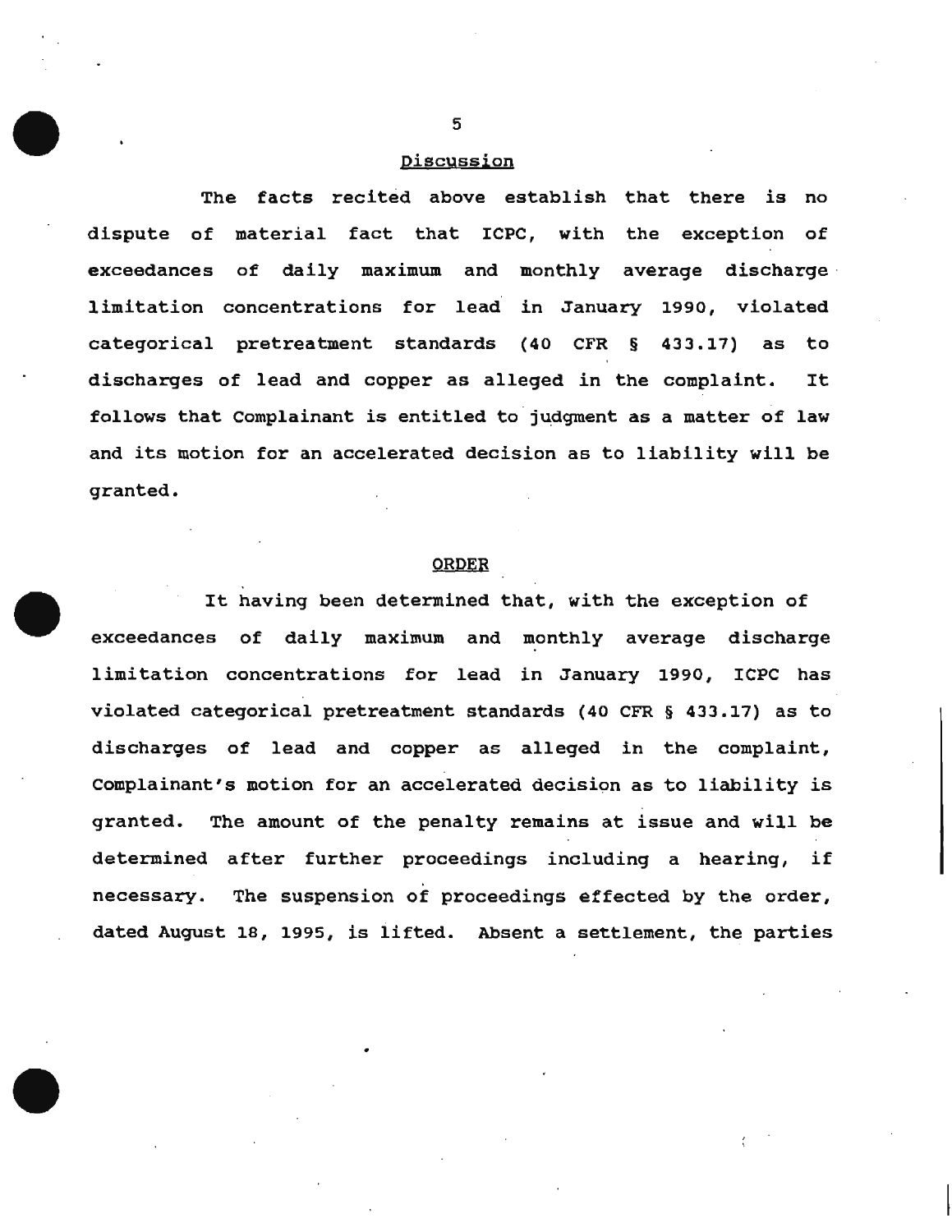shall file prehearing exchanges in accordance with Rule 22.19(b) (40 CFR Part 22) on or before October 11, 1996 •

 $\pi$ Dated this **2.1** day of day of August 1996.

.......................................

--

Mun Spenter T. Nissen<br>Administrative Law Judge